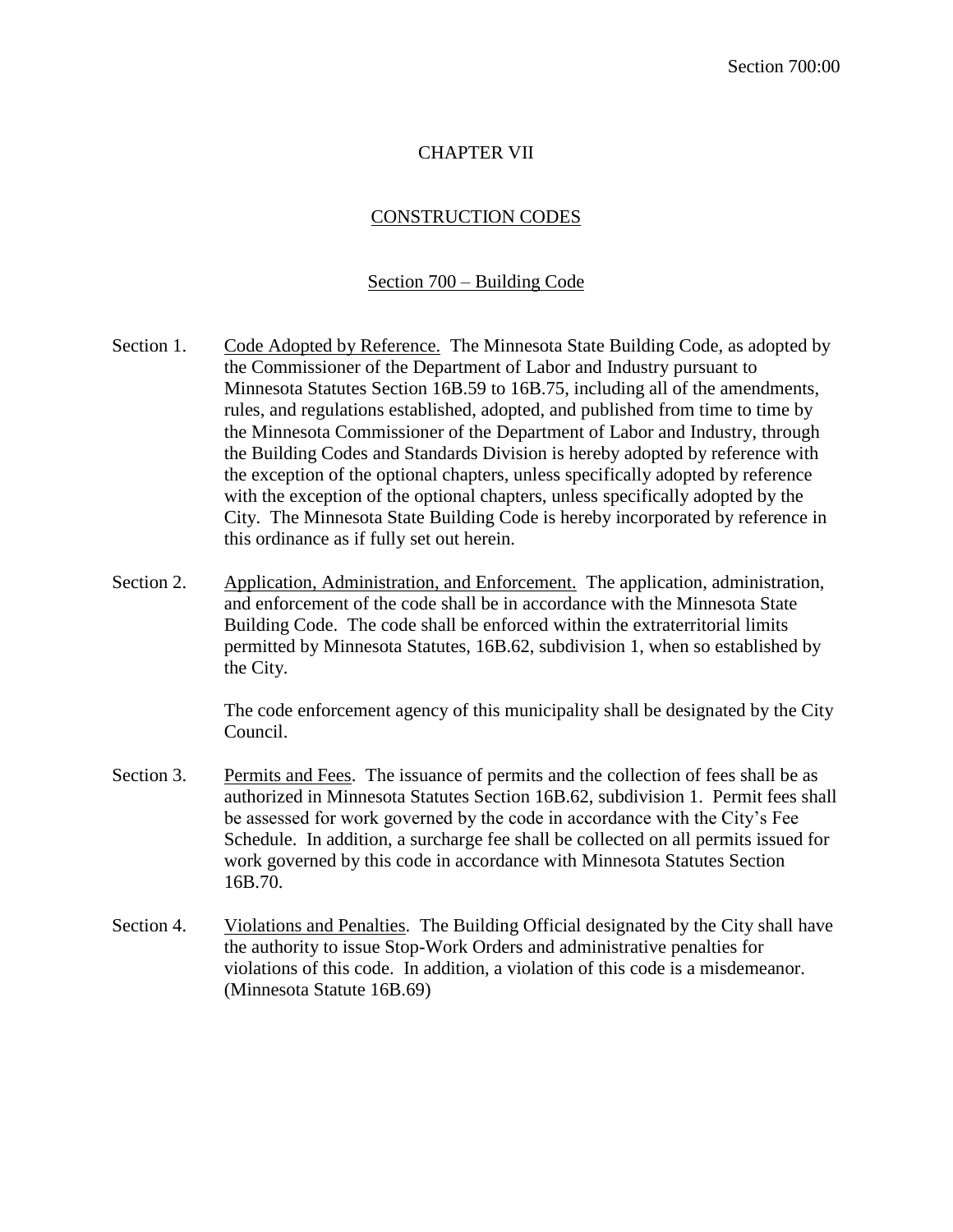## Section 700:02 – International Property Maintenance Code

- Section 1. Purpose. An ordinance of the City of Foley adopting the International Property Maintenance Code, regulating and governing the conditions and maintenance of all property, buildings and structures; by providing the standards for supplied utilities and facilities and other physical things and conditions essential to ensure that structures are safe, sanitary and fit for occupation and use, and the condemnation of buildings and structures unfit for human occupancy and use, and the demolition of such existing structures in the City of Foley; providing for the issuance of permits and collection of fees therefore, repealing all other ordinances or parts of laws in conflict therewith.
- Section 2. Property Maintenance Code. That a certain document designated as the International Property Maintenance Code, 2012 edition as published by the International Code Council, be and is hereby adopted as the Property Maintenance Code of the City of Foley, in the State of Minnesota for regulating and governing the conditions and maintenance of all property, buildings and structures; providing for the issuance of permits and collection of fees therefor; and each and all of the regulations, provisions, penalties, conditions and terms of said Property Maintenance Code on file in the office of the City of Foley are hereby referred to, adopted, and made a part hereof, as if fully set out in this legislation, (with the additions, insertions, deletions and changes, if any, prescribed in Section 3 of this ordinance).
- Section 3. Amendments. The following sections are hereby revised: None.
- Section 4. Severability. That if any section, subsection, sentence, clause or phrase of this legislation is, for any reason, held to be unconstitutional, such decision shall not affect the validity of the remaining portions of this ordinance. The City of Foley hereby declares that it would have passed this ordinance, and each section, subsection, clause or phrase thereof, irrespective of the fact that any one or more sections, subsections, sentences, clauses and phrases be declared unconstitutional.

Nothing in this legislation or in the Property Maintenance Code hereby adopted shall be construed to affect any suit or proceeding impending in any court, or any rights acquired, or liability incurred, or any cause or causes of action acquired or existing, under any act or ordinance hereby repealed as cited in Section 3 of this chapter; nor shall any just or legal right or remedy of any character be lost, impaired or affected by this legislation.

Section 5. Compliance. All housing in the city of Foley shall be in accordance with the provisions of said code.